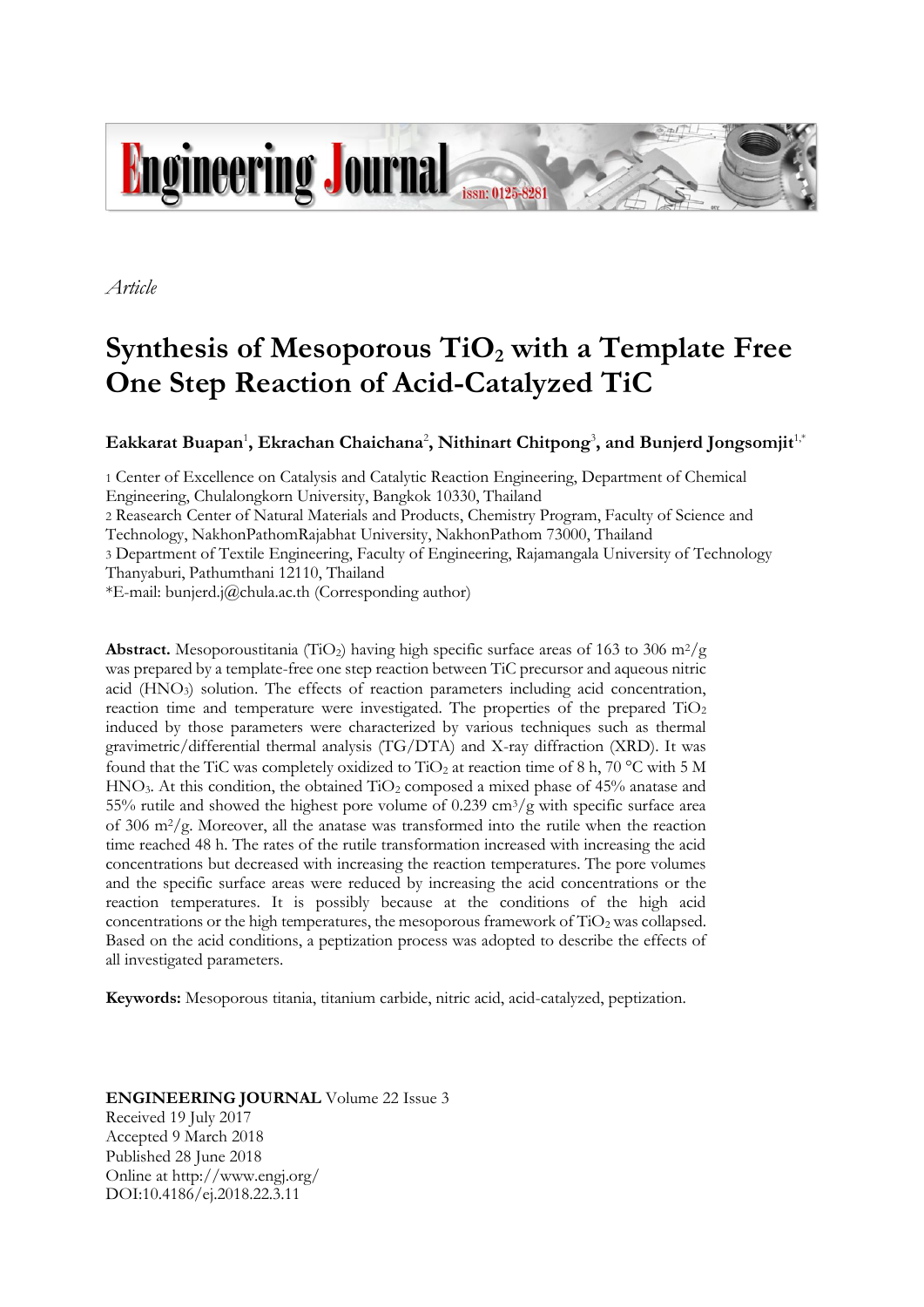## **1. Introduction**

Mesoporous TiO<sub>2</sub> has attracted much attention, because of its high specific surface area, high porosity, and good chemical and thermal stability. It is extensively used in the photocatalysis fields, catalytic supports and solar cells. Since Antonelli and Ying [1] reported a modified sol-gel synthesis of hexagonally packed mesoporous TiO<sup>2</sup> by using alkyl phosphate surfactants and titanium isopropoxidebisacetylacetonate in 1995, many researchers have performed broadly on synthesis of mesoporous  $TiO<sub>2</sub>$  by several methods.

Currently, the most frequently used technique to synthesize  $TiO<sub>2</sub>$  is a template method including a hardtemplate or a soft-template [2]. A template such as Silica (SiO<sub>2</sub>), carbon, and (natural and/or synthetic) polymers were used in the hard-template method to possess well-confined void in the form of channels, pores, or connected hollow spaces while surfactants were used in the soft-template method to form micelles (direct or inverse) [3]. Wang et al. [4] used dodecylamine (a neutral amine surfactant) as a template and tetrabutyltitanate (TBT, a neutral inorganic material) as a precursor to synthesize amorphous  $TiO<sub>2</sub>$  with wormhole-like framework mesostructure by aging at the ambient temperature for 24 h and at 100 °C for 48 h in an autoclave. Li et al. [5] also prepared mesoporous  $TiO<sub>2</sub>$  by using P123 and F127, commercial surfactants, as templates and Ti-solution as a precursor, and then the templates were removed by calcination at 350°C. Furthermore, Wang et al. [6] prepared mesoporous TiO<sub>2</sub> powder by hydrolysis condensation process using Triton X-100 (TX-100, a non-ionic surfactant) as a template and tetrabutylorthotitanate (TBOT) as a precursor in ethanol as a solvent. TiO<sub>2</sub> synthesis by different polymers such as poly(styreneblock-butadiene) copolymer as a template and TBT as a precursor with the final step of templates removal by calcination at 550°C was also studied by Xionge et al. [7] Moreover, Hamaloğlu et al. [8] synthesized TiO<sub>2</sub> microbeads by using –SO3Na attached-poly(HPMA-Cl-co-EDMA) microbeads as a template and TiCl<sup>4</sup> precursor in an aqueous medium (60 mL, 0.1 M) and then calcined at different temperatures (450 °C, 500 °C, 550 °C, and 600 °C) for 4 h with a heating ramp of 2 °C/min under air atmosphere to remove the polymeric template.

It can be observed that by the template method, a thermal treatment at high temperatures is needed to remove templates for the final step. As a result, the mesoporous framework could be collapsed by the thermal treatment that leads to surface area and pore volume reduction. Moreover, the additional step to remove the template which causes an environmental impact must be concerned. Therefore, a template-free sol-gel which can solve these problems was first demonstrated by Liu et al. [9]. In that study, nitric acid was used as a catalyst and  $TiO<sub>2</sub>$  with a high surface area of 106 m<sup>2</sup>/g was then produced without a structure-directing template. Raveendran et al. [10] have also revealed a template-free method to prepare spherical anatase mesoporous TiO<sub>2</sub> which has nanometer/submicron size by using hydrolytic condensation of titanium butoxide (TiOB) dispersed in ethyl acetate at room temperature. It was found that the obtained  $TiO<sub>2</sub>$  exhibits high surface area (388 m<sup>2</sup>/g) while the mesoporous organization was attributed to the self-assembly of TiOB molecules through site-specific intermolecular interactions. The ethyl acetate played a role in dispersing the bulk TiOB associated into thermodynamically stable spherical assemblies, retaining their meso-scale order. Huang et al. [11] also prepared the high surface area mesoporous  $TiO<sub>2</sub>$  by a sol-gel process at ambient temperature using TBT as a precursor, inorganic acid i.e. hydrochloric acid (HCl), nitric acid (HNO3), sulfuric acid  $(H_2SO_4)$ , or phosphoric acid  $(HPO_3)$  as a catalyst, in the absence of any templates.

A novel reaction between TiC and aqueous  $HNO<sub>3</sub>$  to produce anatase TiO<sub>2</sub> with a narrow diameter distribution of mesopores was presented by Shieh et al. [12]. The reaction was performed in one step condition (70 °C) with a short reaction time (1 h) without any surfactants or polymers as templates. This method is useful for fabrication of the high surface mesoporous  $TiO<sub>2</sub>$  through one-step oxidation with only TiC as a starting material.

To develop better understanding in this latest template-free sol-gel method, the variation of parameters influencing the reaction should be determined. Therefore, in this work the mesoporous  $TiO<sub>2</sub>$  was prepared with  $HNO<sub>3</sub>$  as an acid oxidizing agent and TiC as a precursor with variation in reaction parameters including acid concentration, reaction time and reaction temperature. The prepared TiO<sub>2</sub> and the TiC precursor were investigated for their properties such as thermal properties and morphologies to describe the oxidation event in the process and the effect of reaction parameters on the oxidation.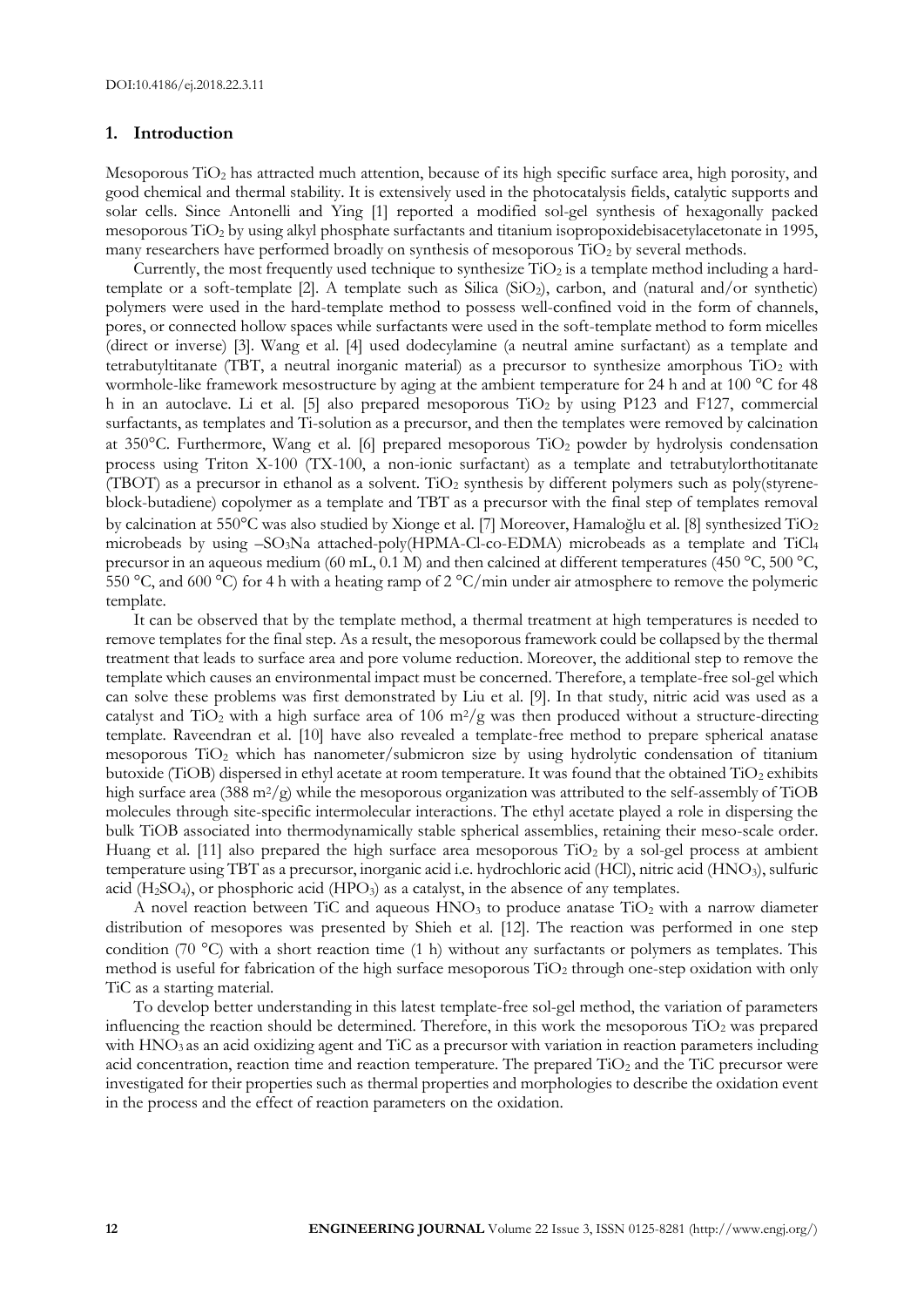# **2. Experimental**

## **2.1. Preparation of TiO<sup>2</sup>**

TiC (1.4 g) in black powder form (Aldrich, nominally less than 4  $\mu$ m in particle size) was added to 16 ml of aqueous HNO<sub>3</sub> solution (5 M) at 70 °C with a vigorous stirring. At reaction times of 4, 8, 24, 48, and 72 h, fine grey powder was collected, centrifuged, and washed with ethanol and de-ionized water for several times, respectively. Thereafter, it was dried at 70 °C overnight in an oven to remove the water. The dried samples were subsequently calcined in a tube furnace with air (95 ml/min) at 200 °C with a heating rate of 10 °C/min and held for 30 min. The as-prepared samples were cooled down to room temperature in  $N_2$  flow (75 ml/min). To investigate the effects of acid concentration and reaction temperature, the above procedure was repeated by changing the acid concentration to 9 M or the reaction temperature to 80 °C with the reaction time of24 h.

## **2.2. Characterization of TiO<sup>2</sup> and Precursor**

The obtained  $TiO<sub>2</sub>$  and also the TiC precursor were characterized for their crystal structure byX-ray diffraction (XRD) analysis using a SIEMENS D-5000 diffractometer with Cu-K<sub>a</sub> radiation and Ni filter. The scanning patterns were recorded in the  $2\theta$  range of  $20{\text -}80^{\circ}$  using a step size of 0.04 degree, which the average crystallite size of prepared-TiO<sup>2</sup> was estimated by using the Debye-Scherrer equation. Surface properties of the samples were measured by N<sub>2</sub> physisorption with micromeritics chemisorb 2750 series. Moreover, thermal properties were analyzedbythermogravimetric/differential thermal analyses (TG/DTA) using SDT Analyzer Model Q600 from TA Instruments, USA) with heating rate of 10  $^{\circ}$ C/min in flowing air (100 ml/min). CHNS/O analyzer (Perkin Elmer with PE2400 Series II model) with thermal conductivity detector (TCD) was used to determine carbon content  $(\sqrt[6]{w}/w)$ . Additionally, morphologies were investigated by JEOL model JSM-5800LV scanning electron microscope (SEM) and transmission electron microscope (TEM, JEOL JEM-2010 with an LqB6 filament) operated at 200 kV.

# **3. Nomenclature**

Nomenclature of sample is given as follows  $TiO<sub>2</sub> A_B_C$ where  $A$  is concentration of  $HNO<sub>3</sub>$  in M

B is reaction temperature in  $^{\circ}$ C

C is reaction time in h

For instance, the TiO<sub>2</sub>\_5M\_70C\_8h refers to TiO<sub>2</sub> obtained by using 5 M HNO<sub>3</sub>, at 70 °C for 8 h.

## **4. Results and Discussion**

#### **4.1. Crystal Structure**

An X-ray diffractometer was used to characterize crystal structures of the prepared  $TiO<sub>2</sub>$  by comparing with the TiC precursor, and to identify the TiO<sub>2</sub> phases as anatase, rutile, or mixed phase. Changes in crystal structure with times were investigated by varying the reaction times from 4 h to 72 h at 70 $^{\circ}$ C and at acid concentration of 5 M HNO<sub>3</sub>. The XRD patterns of the  $TiO<sub>2</sub>$  and the TiC precursor are shown in Fig. 1. It was found that all TiO<sub>2</sub> samples exhibited the TiC characteristic peaks suggesting that the TiC precursor still remained in the samples until the reaction time of 72 h. At the reaction time of 4 h, the high intensity of the peaks assigned to TiC was shown. The intensity of TiC characteristic peak decreased with increasing the reaction time to 8 h and did not change significantly after the reaction time was longer than 8 h. This indicates that at the short reaction time (4h), a high amount of TiC was present in the  $TiO<sub>2</sub>$  sample due to low degree of TiC oxidation into TiO2. At the longer reaction time (8 h), the amount of TiC decreased and was apparently constant after 8 h. This suggests that the TiC oxidation was almost complete at 8 h and leaving nearly the same amount of non-oxidized TiC inside the TiO<sub>2</sub> after 8 h.

Phase transformation of the samples can be observed by the XRD measurement as shown in Fig. 1. It can be seen that at 4 h and 8 h, only the characteristic peaks of anatase  $TiO<sub>2</sub>$  were observed. At 24 h, the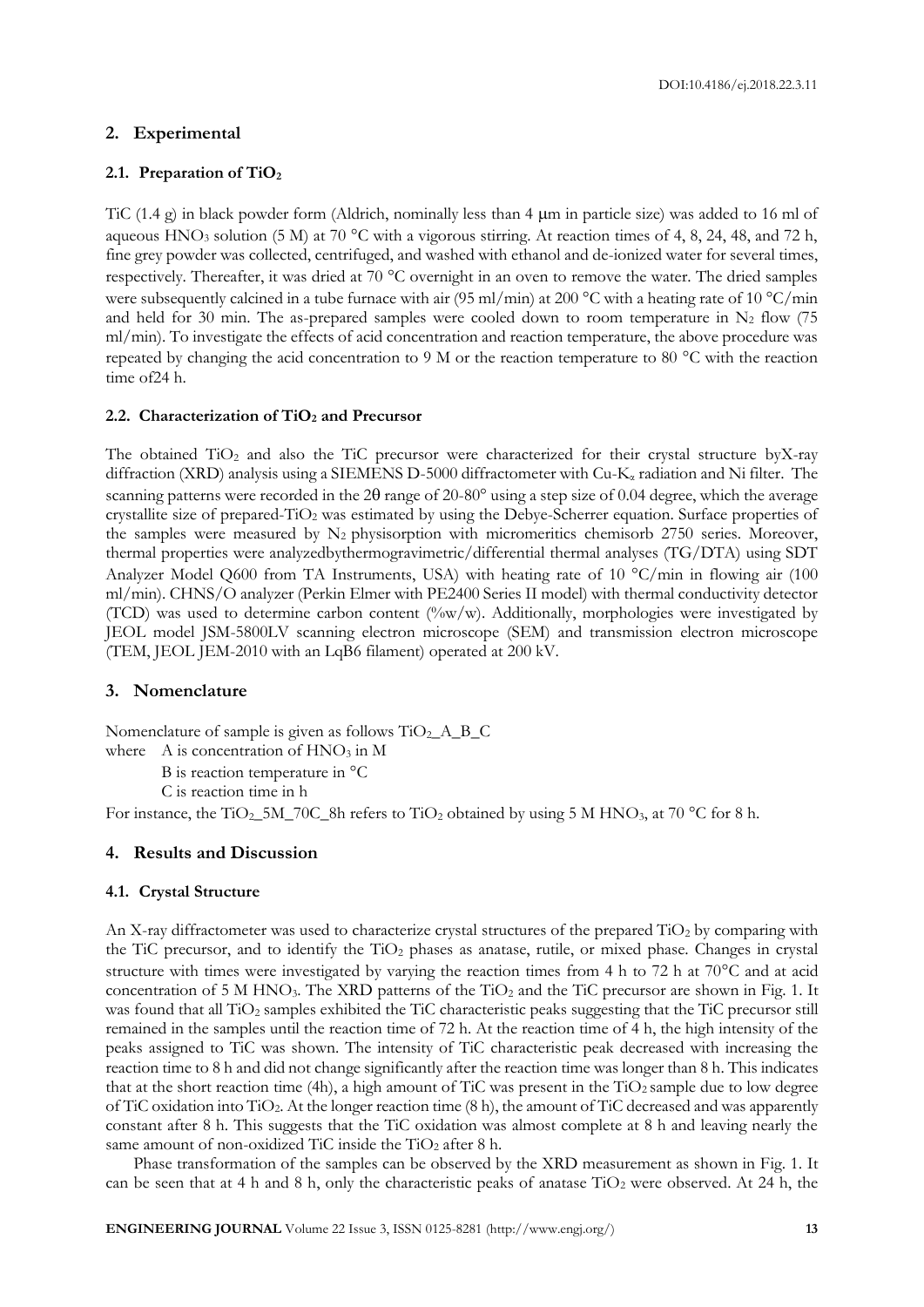characteristic peaks of rutile TiO<sup>2</sup> also appeared along with the anatase peaks suggesting the presence of mixed phase TiO2. At 48 and 72 h, only the rutile peaks appeared. This implies that the phase transformation had been finished at 48 h.

Shieh et al. [12] proposed that the formation of  $TiO<sub>2</sub>$  through the reaction of TiC with aqueous nitric acid (5 M) at 70 °C is unique. No TiO<sub>2</sub> was generated with the reactions of TiC using other oxidizing agents, i.e. HCl,  $H_2SO_4$ ,  $H_3PO_4$ ,  $KMnO_4$ ,  $K_2Cr_2O_7$ ,  $Na_2S_2O_7$ , and  $Na_2CrO_4$  at the same condition. The formation of the TiO2 mesoporous structure does not seem to be the result of mesopore-etching of TiC particles and transformation of TiC pore walls into TiO<sub>2</sub> by HNO<sub>3</sub>. Instead, TiC is probably transformed into  $Ti_mX_n$ species which are intermediate phases such as oxycarbide( $\text{Ti}C_{\text{x}}O_{1-x}$ ) and unstable oxide ( $\text{Ti}_{\text{m}}O_{\text{n}}$ ). The formation of intermediate phases during the initial stages of oxidation remains to be elucidated [13]. The intermediate phases are further hydrolyzed and condensed to form the amorphous  $TiO<sub>2</sub>$  and then the crystalline  $TiO<sub>2</sub>$  through peptization as shown in Eq. (1).





Fig. 1. XRD patterns of TIC and the prepared TiO<sub>2</sub> at various reaction times (5 M HNO<sub>3</sub> and 70°C).

# **4.2. Thermal Properties**

The samples of the prepared-TiO<sub>2</sub> at various conditions were characterized by TGA/DTA technique. In addition, the pure TiC precursor was also characterized bythis technique to represent the oxidation pattern under a normal atmosphere without the acid oxidizing agent  $(HNO<sub>3</sub>)$ . The TGA/DTA curves of TiC precursor are shown in Fig. 2 indicating that the TiC weight increased about 28% after complete oxidation, which was in a good agreement with the theoretical value  $(\approx 33\%)$ , corresponding with the TiC oxidation equation (Eq. (2).).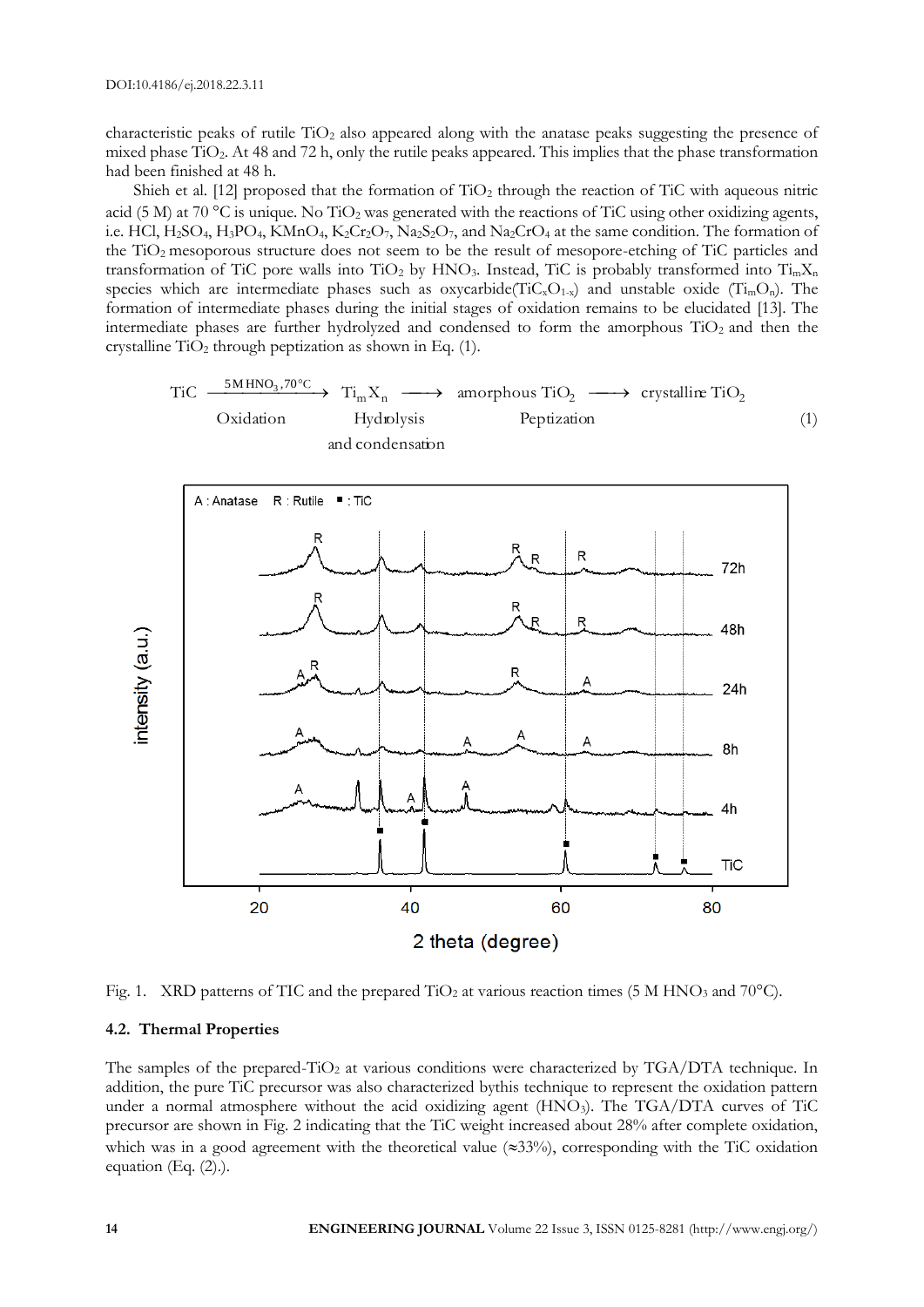

Fig. 2. TGA (weight) and DTA (change in heat flow rate) curves of TiC precursor.

According to the calculated increasing weight of TiC, the slightly lower weight than the theoretical value may be due to an incomplete oxidation of some TiC particles derived from an insufficient pressure which cannot oxidize the carbon component of TiC but oxidizes Ti atom [14].

From the oxidation pattern, it can be seen that the exothermic oxidation initially took place from 400  $^{\circ}$ C and ended at 850 °C. It is divided into three regions, 400-520 °C, 520-600 °C and 600-850 °C. These three regions correspond roughly to the DTA results of Shen et al. [15], and Shimada and Mochdsuki [16] who investigated the oxidation behavior of TiC in many different conditions. Shimada also proposed the 3 stages of the oxidation as follows.

1. The first stage was to oxidize TiC into oxycarbide  $(T_iC_xO_{1-x})$  followed by titanium suboxides, such as TiO,  $Ti<sub>3</sub>O<sub>5</sub>$  or T<sub>14</sub>O<sub>9</sub>, which produced the heat and CO<sub>2</sub>.

2. The second stage was the oxidation of forming anatase phase.

3. The third stage was related to the transformation of anatase and rutile phases The oxidizing reaction as suggested is shown in Eq. (3).

$$
\text{TiC} \xrightarrow{\phantom{0}300-450^{\circ}\text{C}} \text{TiCxO}_{1-x} \xrightarrow{\phantom{0}450-550^{\circ}\text{C}} \text{TiO}_{2} \xrightarrow{\phantom{0}550^{\circ}\text{C}} \text{TiO}_{2}
$$
\n
$$
\text{Trianimsuboxide} \qquad \text{Anatase} \qquad \text{Rule}
$$
\n
$$
(3)
$$

The TGA/DTA curves of the TiO<sub>2</sub> samples prepared at various times are shownin Fig. 3. They exhibited the weight loss around 15-20%, mainly from the removal of the physisorbed water and the decomposition of acid species around 230 °C. No oxidation reactions from the remained TiC were obviously seen in the TiO<sup>2</sup> samples, as compared to the TGA curve of TiC. It was observed that the sample weights were constant after around 400  $^{\circ}$ C while the change of the heat flow can still be seen (Fig. 4) due to the energy used to transform amorphous-TiO<sub>2</sub> to anatase TiO<sub>2</sub> and the anatase to the rutile one at 375 °C and 550 °C, respectively [17]. The DTA peaks attributed to phase transformation (375  $\degree$ C and 550  $\degree$ C) were obviously observed in the  $TiO<sub>2</sub>$  prepared at 4 h and 8 h which were resulted from their high contents of the anatase phase.

It can be extracted from the TGA/DTA information that under a normal oxidization condition with oxygen as seen in Fig. 2, the full oxidation of TiC was only obtained at the high temperature (800 C). The

(2)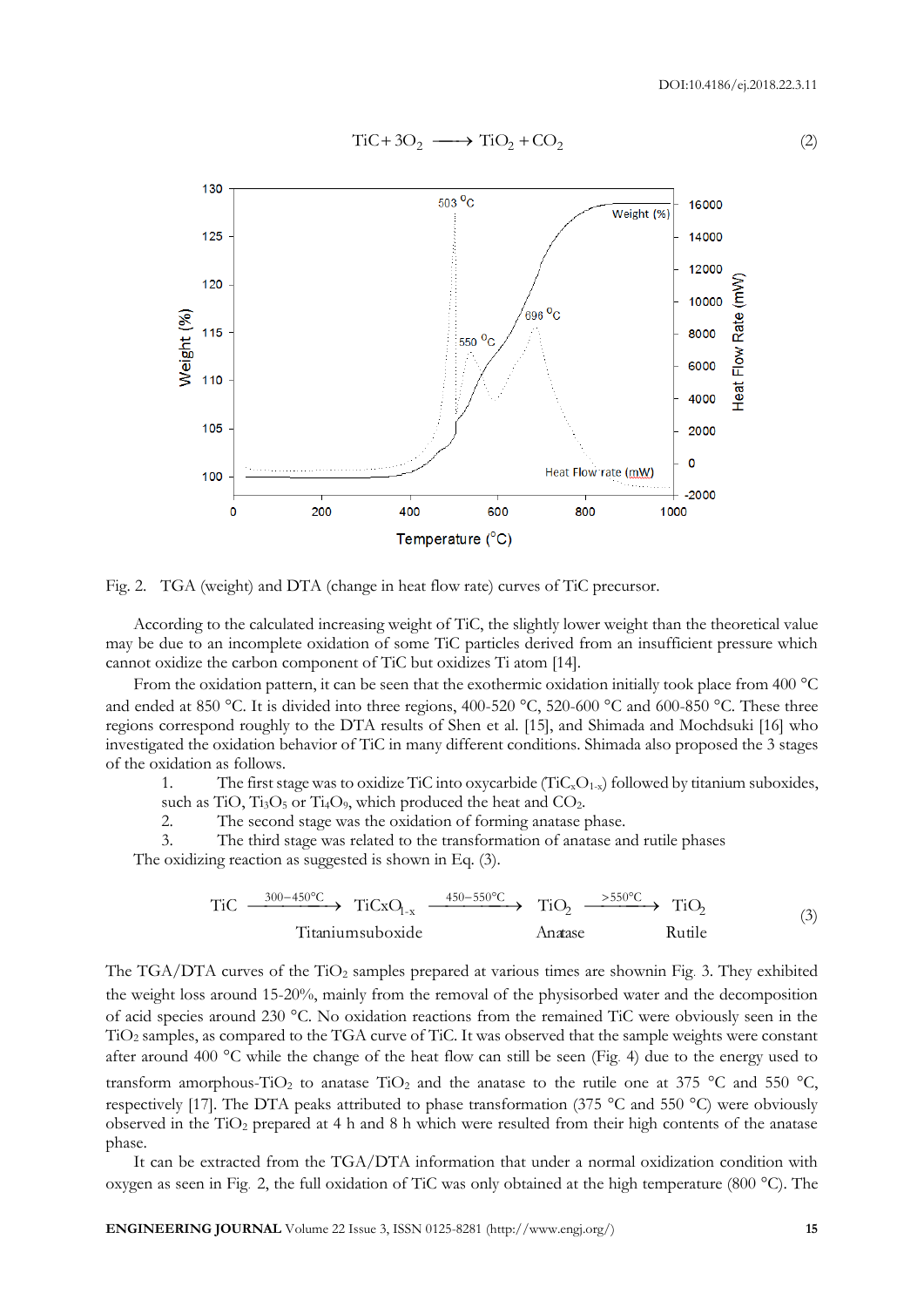opposite result occurred when the acid oxidizing agent  $(HNO<sub>3</sub>)$  was presence in the system since the  $TiO<sub>2</sub>$ could be formed at the relatively low temperature  $(70 °C)$ .



Fig. 3. TGA curves of the TiO<sub>2</sub>prepared at various reaction times (5 M HNO<sub>3</sub> and 70<sup>o</sup>C).



Fig. 4. DTA curves of the TiO<sub>2</sub>prepared at various reaction times (5 M HNO<sub>3</sub> and 70°C).

## **4.3. Surface Properties and Adsorption Isotherms**

Surface properties of the prepared  $TiO<sub>2</sub>$  and the TiC precursor were investigated by  $N<sub>2</sub>$  adsorption analyzer to obtain their pore sizes, pore volumes and BET surface areas as shown in Table 1. Based on Debye-Scherrer equation, the crystallite sizes and the contents of anatase phase can be calculated and also shown in Table 1. The average crystallite size of the prepared  $TiO<sub>2</sub>$  was approximately 3.7 nm. It can be seen that the highest surface area and pore volume werereached in *sample 3* at the reaction time of 8 h, which the prepared TiO<sub>2</sub>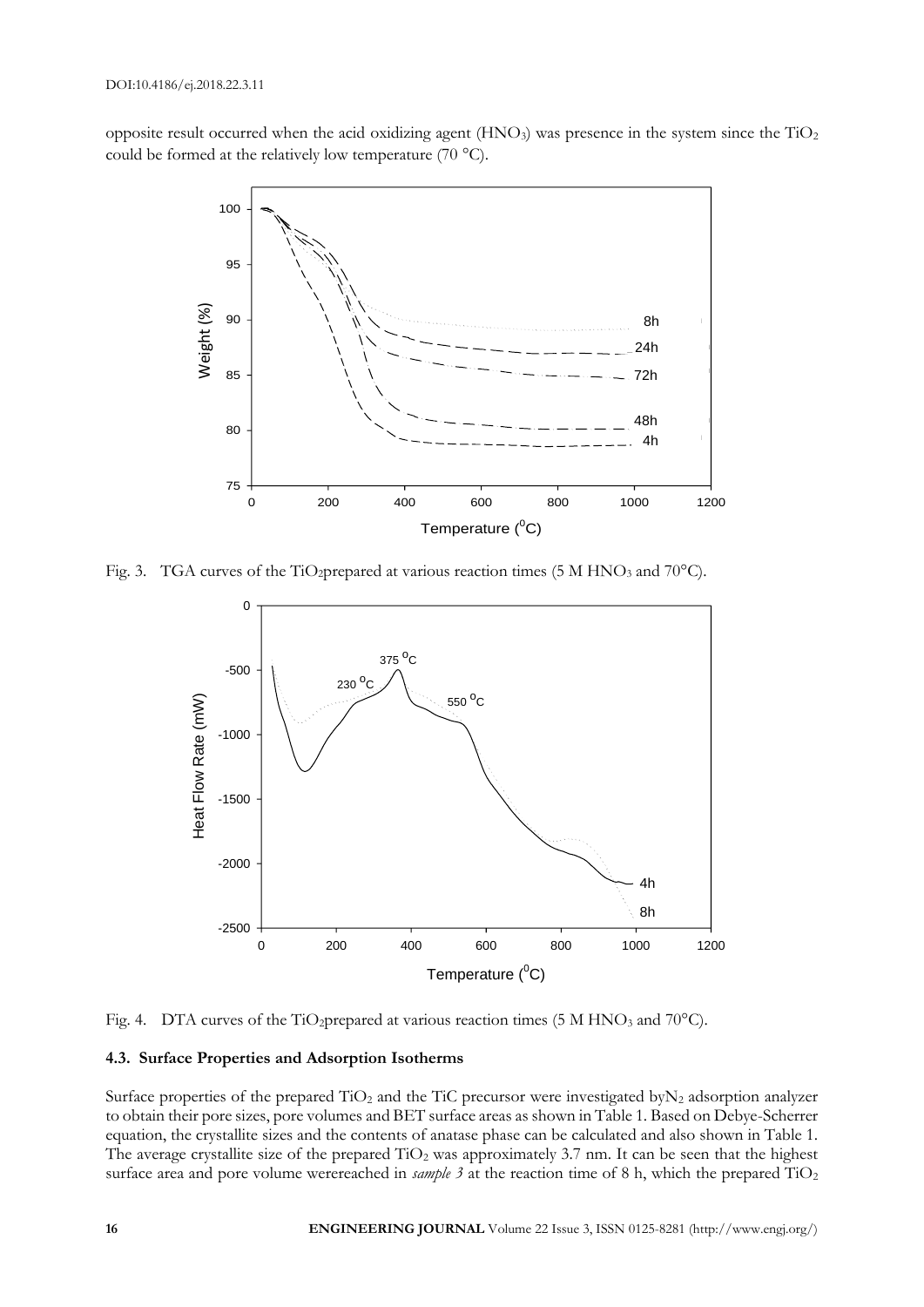containing the mixed phase of anatase (45%) and rutile (55%). Moreover, it was found that the decrease of the anatase phase with longer reaction times leaded to the lower surface areas as shown in *sample 3-5*.

| Sample         | Type                        | $\%$ Anatase | $d_{\mathrm{xd}}$ <sup>a</sup><br>(nm) | surface<br>area<br>$(m^2/g)$ | Pore<br>size<br>(nm) | Pore<br>volume<br>$\rm (cm^3/g)$ |
|----------------|-----------------------------|--------------|----------------------------------------|------------------------------|----------------------|----------------------------------|
|                | <b>TiC</b>                  | n.a.         | 200.0                                  | $\overline{4}$               | 17.22                | 0.006                            |
| $\overline{2}$ | $TiO2$ 5M_70C_4h            | n.a.         | n.a.                                   | 181                          | 3.82                 | 0.120                            |
| 3              | $TiO2$ 5M 70C 8h            | 45           | 3.5                                    | 306                          | 3.78                 | 0.239                            |
| $\overline{4}$ | $TiO2$ _5M_70C_24h          | 34           | 3.9                                    | 248                          | 3.55                 | 0.194                            |
| 5              | $TiO2$ 5M 70C 48h           | $\theta$     | 3.9                                    | 163                          | 5.33                 | 0.129                            |
| 6              | $TiO2$ _5M_70C_72h          | $\Omega$     | 3.6                                    | 205                          | 4.46                 | 0.151                            |
| 7              | $TiO2$ 5M_80C_24h           | 40           | 4.0                                    | 185                          | 3.82                 | 0.138                            |
| 8              | TiO <sub>2</sub> 9M 70C 24h | $\theta$     | 3.1                                    | 131                          | 4.25                 | 0.086                            |

Table 1. Phase compositions, crystalline sizes and surface properties of TiC and TiO<sub>2</sub> prepared at variousconditions.

<sup>a</sup> calculated by Debye-Scherrer equation.

The effects of acid concentrations and reaction temperatures on the phase transformation which induces the changes in surface properties are also noticed in Table 1. It was found that when the acid concentrations were increased from 5 M (*sample 4*) to 9 M (*sample 8*), phase transformation from anatase to rutile was accelerated. For the effect of the reaction temperatures, it was found that the phase transformation to rutile was decreased by raising the temperatures from 70 °C to 80 °C (*sample 6 and 7*). The crystallite sizes and pore sizes of the samples were slightly different by changing reaction parameters. With the stronger acidity, the mesoporous structure of the samples was accelerated to collapse during oxidation process. As a result, pore volume and BET surface area were decreased as seen in *sample 8* comparing with *samples 2-6*. The reaction temperature also affected the mesoporous structure particularly the surface area with the values of 248 and 185 m<sup>2</sup>/g for the reaction temperatures of 70 and 80  $^{\circ}$ C, respectively.

The  $N_2$  adsorption/desorption isotherms of TiO<sub>2</sub> samples are shown in Fig. 5. It was found that the reference TiO<sup>2</sup> (Degussa P-25) exhibited type-III isotherm (nonporous or macroporous materials). The isotherm of the TiO<sub>2</sub> prepared at 4 h was altered from type-III to type-IV (mesoporous materials) with a hysteresis loop. The isotherms of TiO<sup>2</sup> prepared at 8 h and 24 were also similar with that at 4 h.The isotherms gradually changed back to nonporous type-II isotherm at 48 and 72 h reaction times with 100% of rutile phase.

The pore size distribution of theTiO<sub>2</sub> samples are shown in Fig. 6 and it was found that all samples which prepared at various times had similar average pore sizes(around 3-4 nm) within the mesoporous scale. Therefore, the reaction time did not affect the pore size distribution of the TiO<sub>2</sub> samples.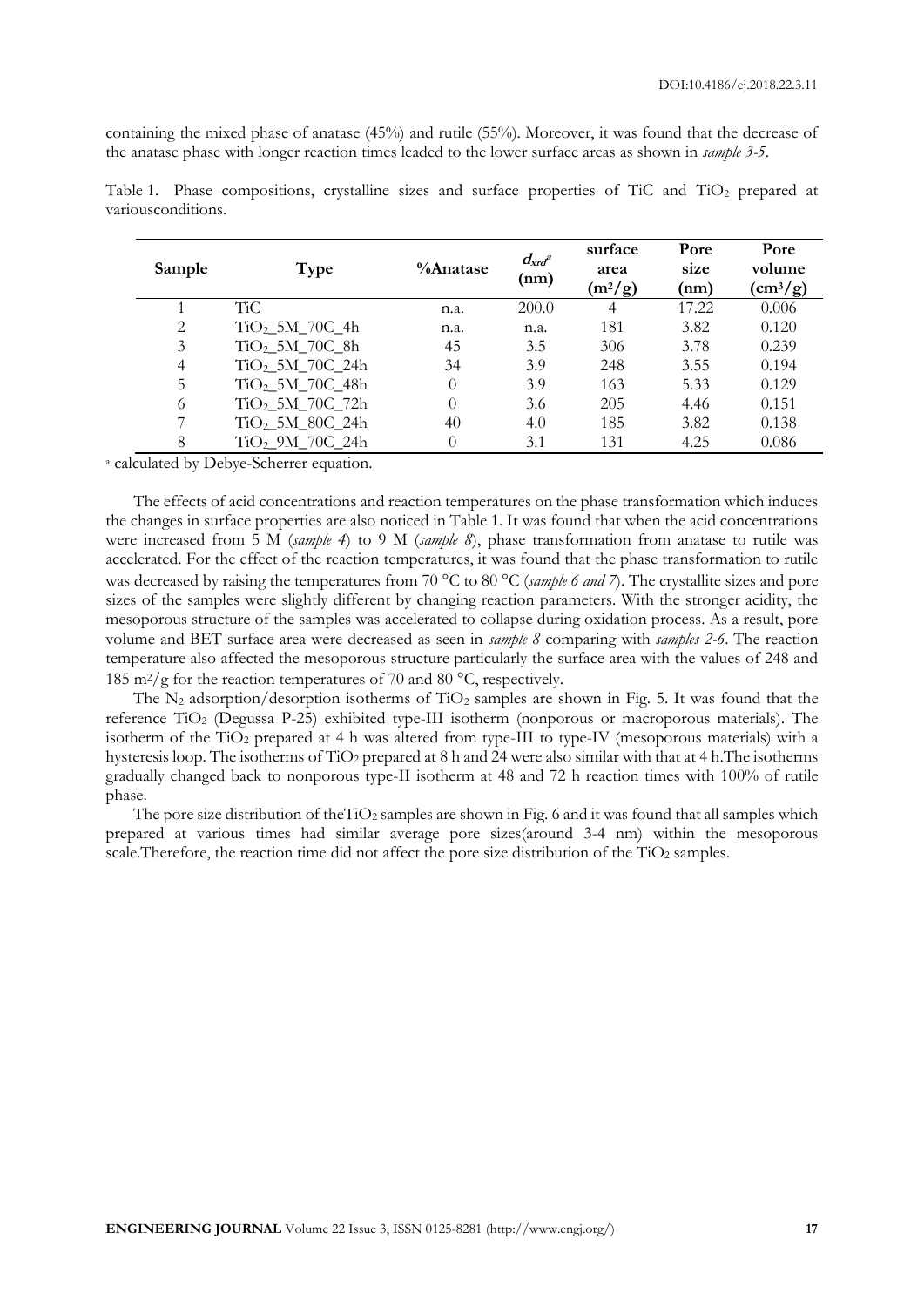

Fig. 5. N<sub>2</sub> adsorption/desorption isotherms of the commercial TiO<sub>2</sub> (P25) and the TiO<sub>2</sub>prepared at various reaction times(5 M HNO<sub>3</sub> and  $70^{\circ}$ C).

## **4.4. Morphology**

SEM was used to investigate the morphology of the prepared TiO<sub>2</sub> comparing with the TiC precursor. Figure  $7(a)$  shows the TiC particles which have particle sizes less than 10  $\mu$ m, smooth surface and sharp edges. The SEM images of the prepared  $TiO<sub>2</sub>$  particles are shown in Fig.7(b). It can be observed that the primary particles with nanocrystallite size, agglomerated to form secondary particles with quite spherical shape and rough surface, without sharp edges.

To observe the phase development in the  $TiO<sub>2</sub>$  samples over reaction time, a TEM measurement was performed on the  $TiO<sub>2</sub>$  samples which were prepared at various reaction times. It can be seen that the  $TiO<sub>2</sub>$ prepared with 8 h reaction time exhibits clusters of very fine crystals with a quite spherical shape which is characteristic of the anatase phase. At 48 h reaction time, the  $TiO<sub>2</sub>$  particles developed arod-like shape which is characteristic of the rutile phase, corresponding to the XRD results as mentioned earlier. When the reaction time reached 72 h, the tinier crystalline particles of the rutile were observed in the  $TiO<sub>2</sub>$  sample.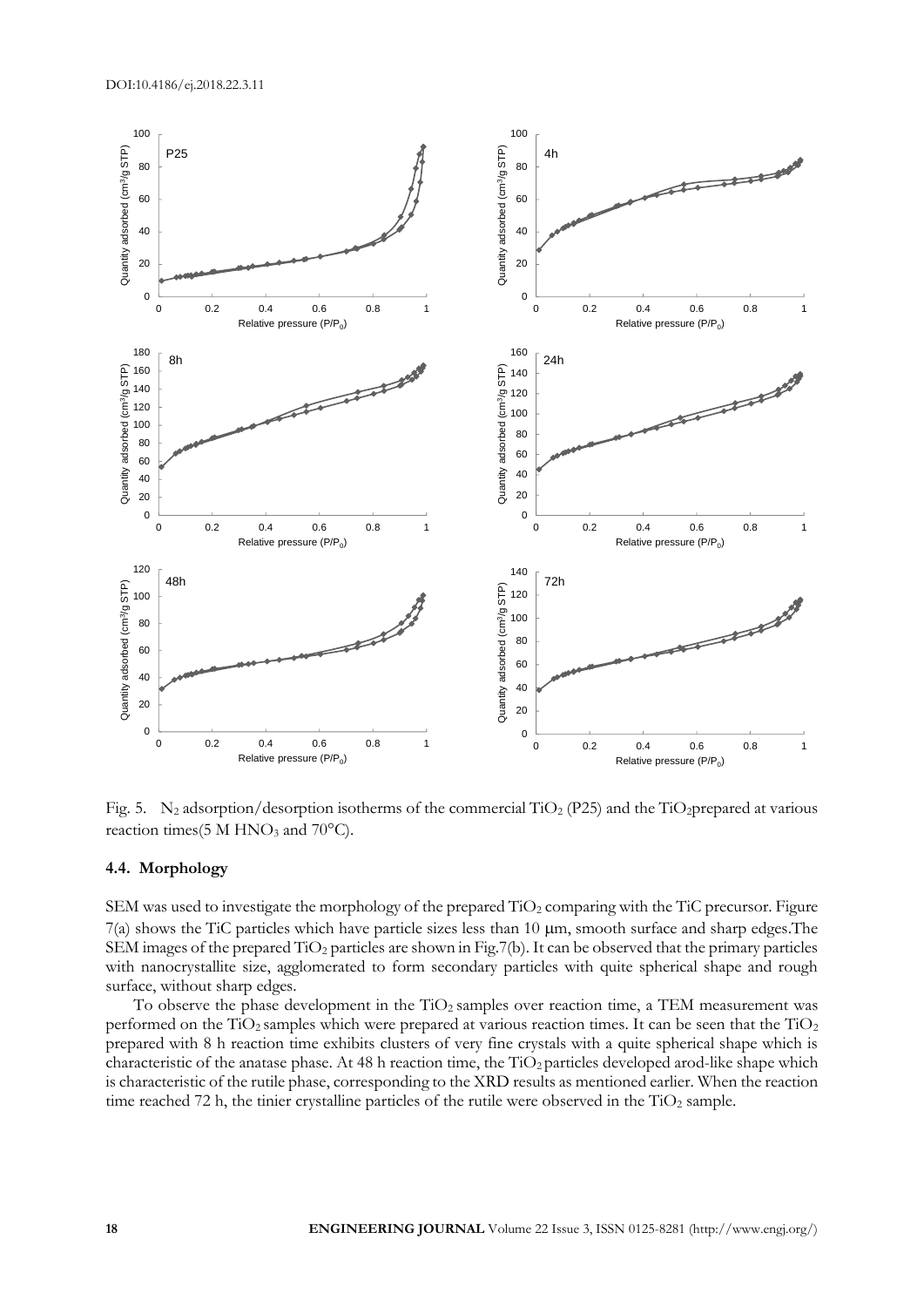

Fig. 6. Pore size distributions of the TiO<sub>2</sub>prepared at various reaction times(5 M HNO<sub>3</sub> and 70°C).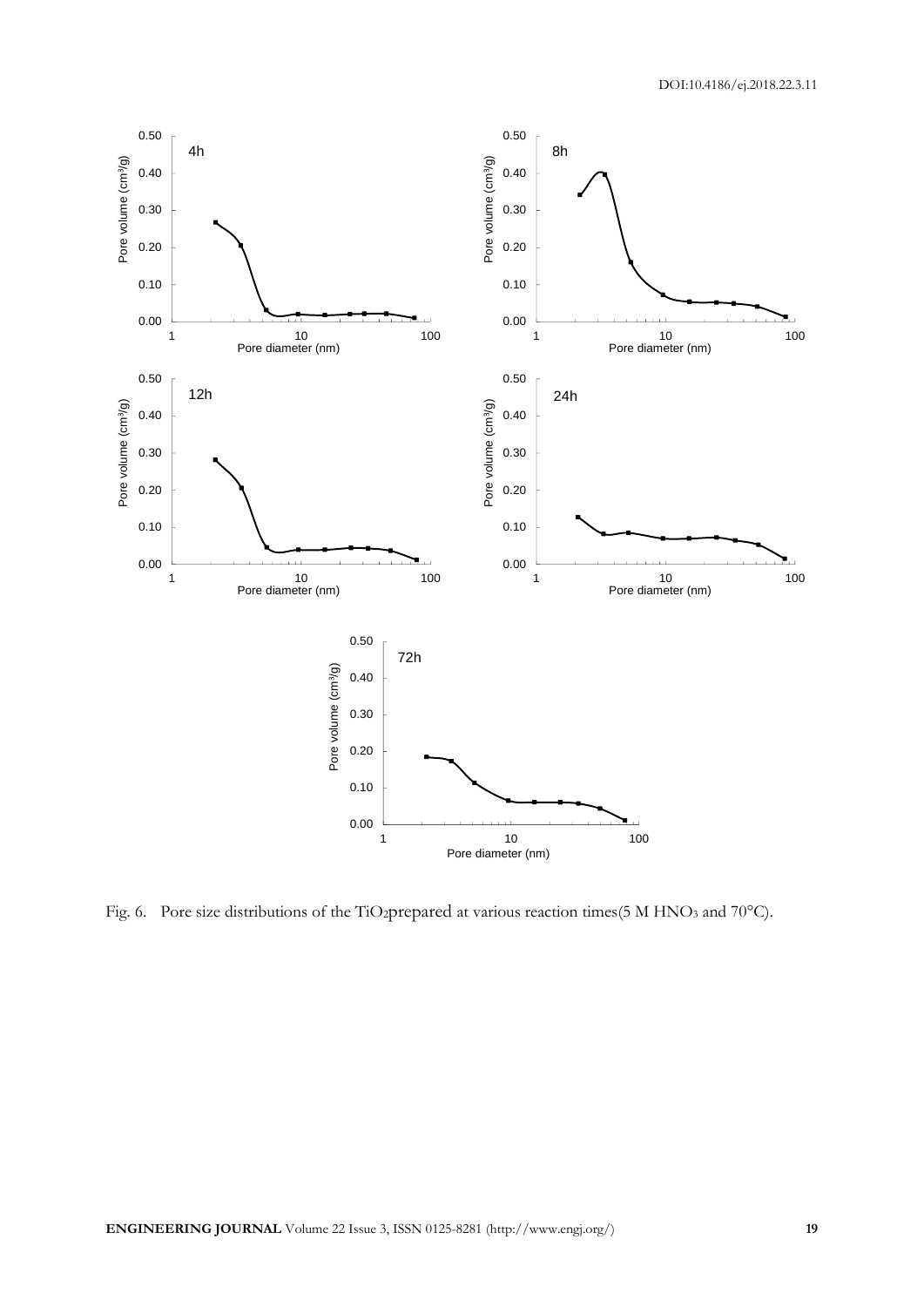

Fig. 7. SEM images of (a) TiC and (b) TiO<sub>2\_</sub>5M\_70C\_8h.



Fig. 8. TEM images of the TiO<sub>2</sub> prepared with various reaction times(5 M HNO<sub>3</sub> and 70°C).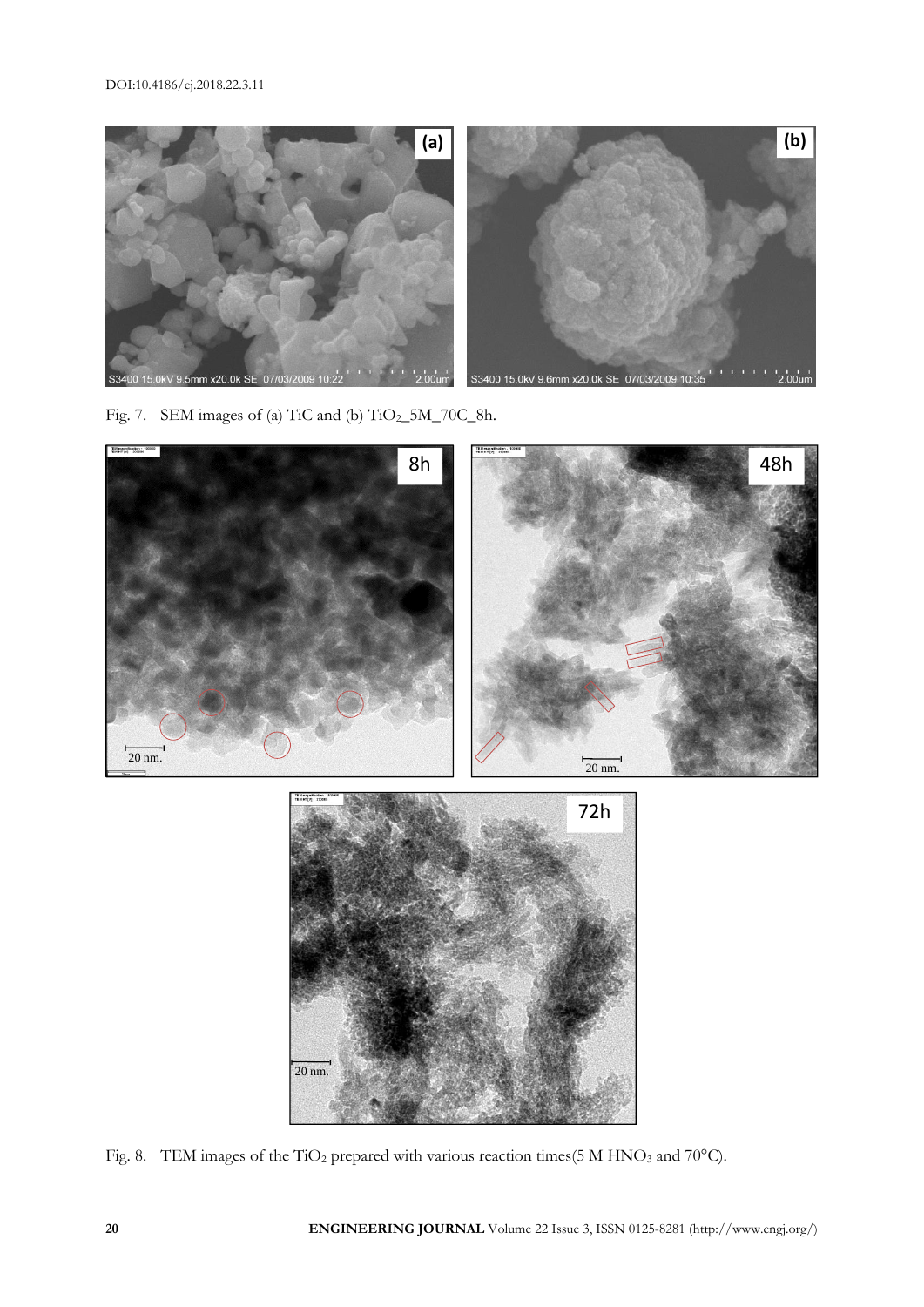## **4.5. Carbon Content**

The percentages of carbon in the oxidized samples were evaluated with times as shown in Fig. 9. In the early period of 8 h reaction time, the carbon content dramatically decreased perhaps due to the extreme oxidation of the carbon with aqueous nitric solution. The produced gases from the oxidation can be detected in this stage. After 8 h, the amount of carbon gradually decreased due to the constant degree of oxidation. This agrees with the XRD results. In addition, the presence of the carbon in the oxidized samples is consistent with the TGA/DTA results which exhibit the lower weight loss than the theoretical value due to the incomplete oxidation of some TiC particles leaving the residual carbon in the samples.



Fig. 9. % Carbon content of the oxidized TiC at various reaction times.

#### **4.6. Peptization Process**

It can be observed in the results above that the reaction parameters including reaction time, temperature, and acid concentration significantly influence the phase transformation of TiO<sub>2</sub>. Therefore, to understand these results, peptization process could be adopted to explain the effect of reaction parameters on TiO<sub>2</sub> phase transformation.

Peptization is a process to redisperse a coagulated colloid by electrostatic force in the presence of electrolyte (peptizing agent). This process can occur with  $HNO<sub>3</sub>$  acid as a peptizing agent. When the acid was present in TiO<sup>2</sup> precipitates which were continuously generated during TiC oxidation and still held in acid condition until the oxidation had been complete, the TiO<sub>2</sub> particles would be dissolved and recrystallized into anatase or rutile phase [18].

It was found in this study that the peptization process succeeded in transforming the anatase-TiO<sub>2</sub> into rutile-TiO2. For the longer reaction times and the higher acid concentrations, the phase transformation to rutile increased. This corresponds to the work of Yang et al. [19, 20] who prepared rutile rod-like particles by hydrothermal method using HNO<sub>3</sub> peptization. They found that the TiO<sub>2</sub> particles obtained by this method exhibited the XRD peaks of the anatase. Furthermore, the rutile phase was also observed when increasing reaction time or acidity (H<sup>+</sup> concentration). To explain this phenomenon, the peptization mechanism should be reviewed as follows.

The peptization begins when  $HNO<sub>3</sub>$  is present in the amorphous titania and deoxolation could possibly occur via Scheme 1. From Scheme 1, the electrophilic proton (H<sup>+</sup>) of HNO<sub>3</sub> would engage the oxygen atom between two titanium atoms. The titanium atom can attract the electron density from the O atom in  $H_2O$ . Subsequently, the oxolation bonds of TiO<sub>2</sub> ( $\equiv$ Ti-O-Ti $\equiv$ ) is broken to form hydroxyl groups of Ti-OH. Less number of oxolation bonds among titanium atoms reduces the agglomerate degree of the precipitated TiO2. Therefore, the higher concentration of the acid peptizing agent with the longer reaction time enhances the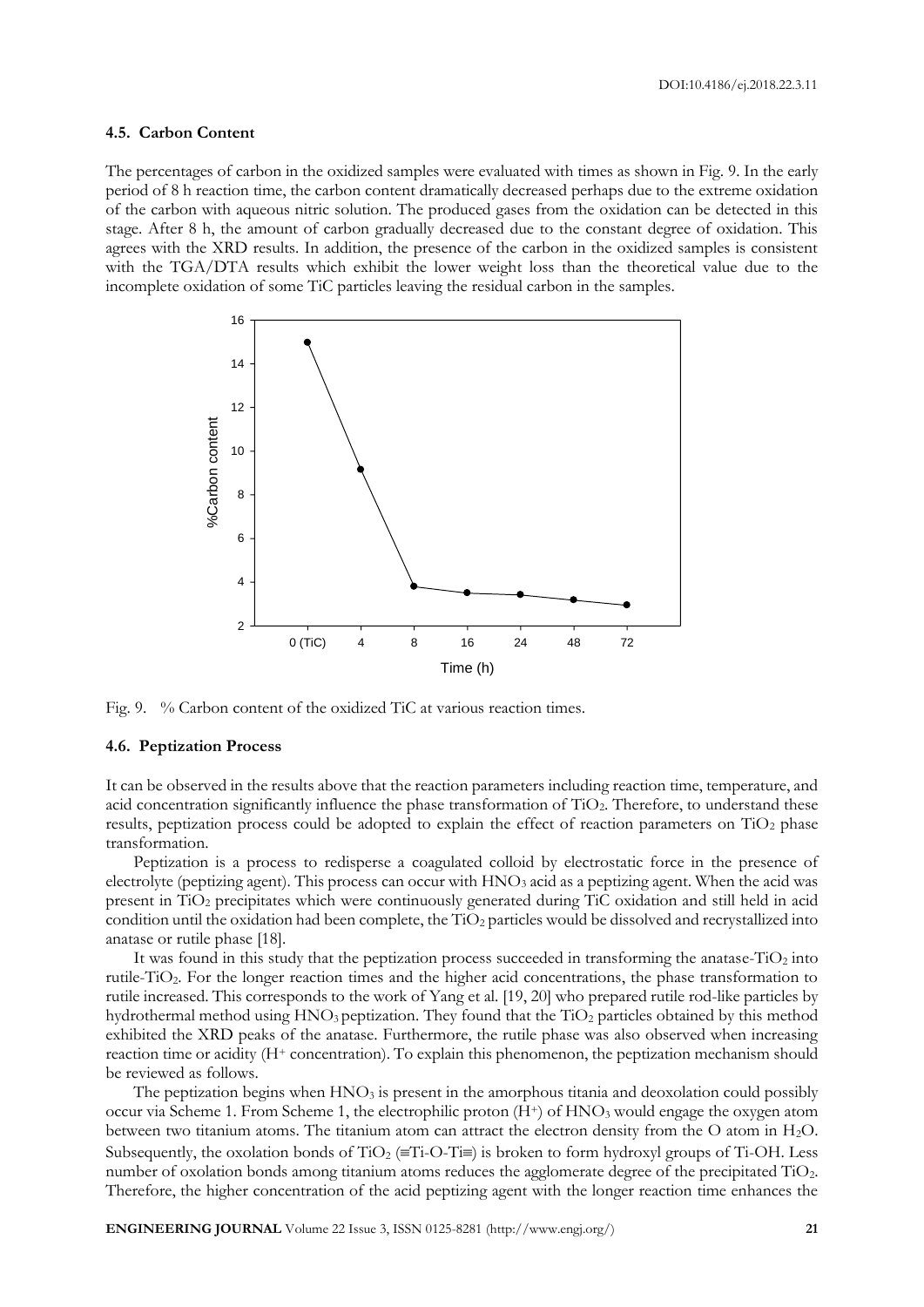titanium species with fewer oxolation bonds. This could create conditions for the formation of rutile nuclei after structural rearrangements leading to the higher transformation of anatase-TiO<sub>2</sub> into rutile-TiO<sub>2</sub> as shown in the results.



Scheme 1. Deoxolation process of peptization of  $TiO<sub>2</sub>$ .

Zhang and Gao [21] also found that at low concentrations of the peptizing agent (HCl), the structural arrangements favored the formation of anatase. At higher acid concentrations, the number of oxylation bonds of TiO<sup>2</sup> were reduced leading to structural rearrangements to form corner sharing octahedral chains that is a characteristic of the rutile phase. In addition, Khalil et al. [22] found that the peptization with sulfuric or acetic acids led to more stabilization of anatase phase than nitric acid. Therefore, the acid type could be a factor influences the phase transformation as

For the effect of the reaction temperatures, it was found that at the higher temperature (80  $^{\circ}$ C), the ratio of rutile phase decreased. Kumar et al. [23] suggested that the phase transformation rate can be affected by the coordination or the number of nearest neighbors in actual physical contact of the primary particles. The coordination can affect either the nucleation rate or the crystal growth rate. In the nucleation step, a higher coordination enhanced the presenceof a rutile nucleus which was expected to be larger than an anatase nucleus. The higher temperature can accelerate the movement of the primary particles. Consequently, the aggregation of the particles occurred [24] (the high coordination) with the larger nucleuses of the rutile. However, in the crystal growth step, the higher temperature caused a fast crystallization which yielded the less stable anatase form [25]. Hence, it can be concluded from the results in this study that the effect of the temperatures was more pronounced in the crystal growth step than the nucleation step.

## **5. Conclusion**

The high specific surface area  $TiO<sub>2</sub>$  was prepared via template-free one step method using TiC as a precursor and nitric acid as oxidizing agent. The highest surface area was obtained with using 5 M HNO<sub>3</sub> at 70 °C for 8 h having 45% anatase. When the reaction times increased, an amount of the rutile phase continuously increased, and was completely transformed to pure rutile TiO<sub>2</sub> phase at the reaction time of 48 h. The increase in acid concentrations also increased the phase transformation from anatase to rutile. This is because increasing reaction time or acidity (H<sup>+</sup> concentration) led to structural rearrangements towards the more formation of corner-shared octahedral chains which is characteristic of the rutile phase. However, at the higher temperature(80 °C), the ratio of rutile phase decreased. The peptization process was adopted to describe the effects of all reaction parameters.

# **Acknowledgement**

The authors thank the Grant for International Research Integration: Chula Research Scholar, Ratchadaphiseksompot Endowment Fund for financial support of this project.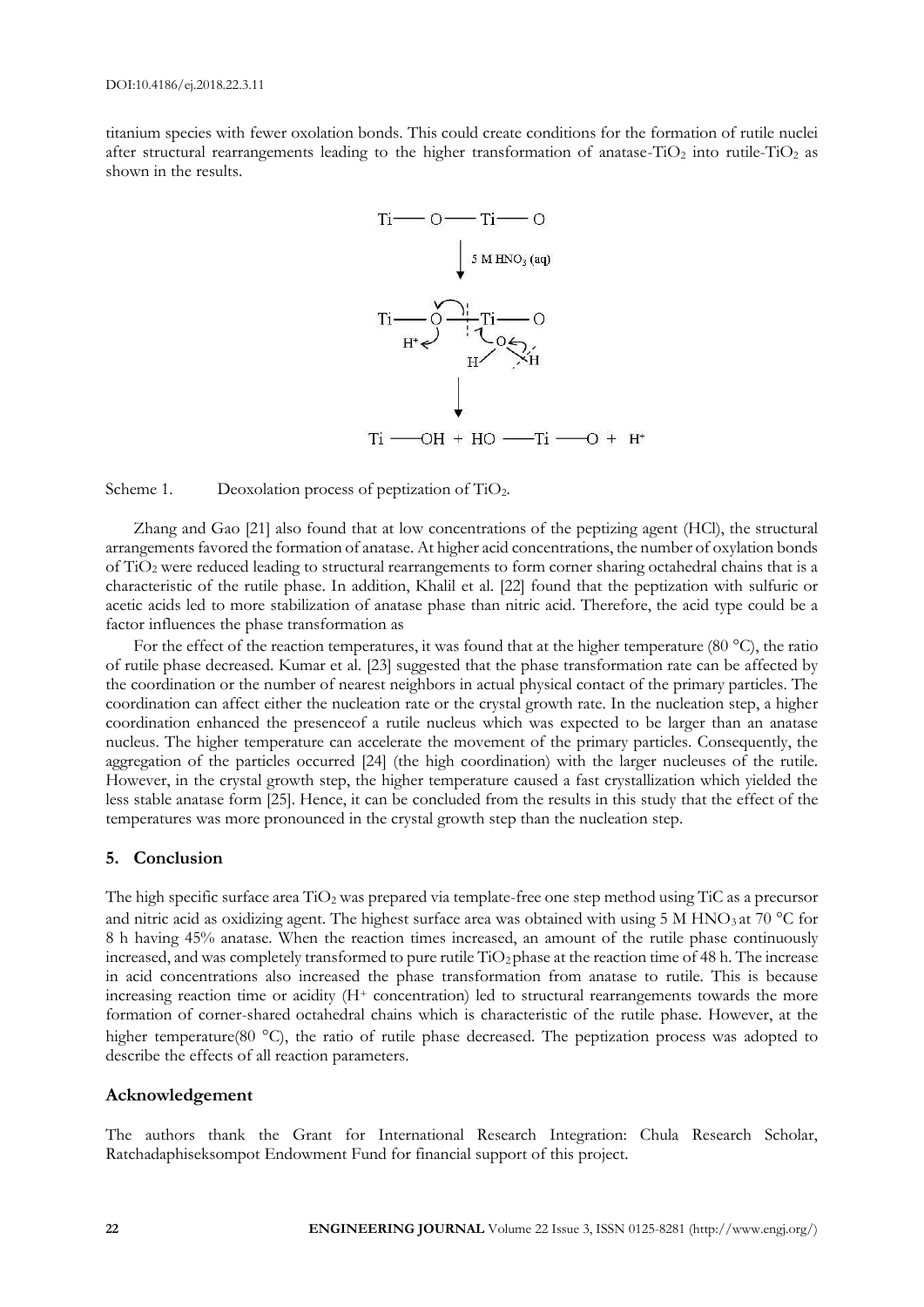## **References**

- [1] D. M. Antonelli, and Y. J. Ying, "Synthesis of hexagonally packed mesoporous TiO<sub>2</sub> by a modified Sol-Gel method,"*Angew. Chem. Int. Ed.*, vol. 34, no. pp. 2014-2017, 1995.
- [2] W. Li, Z. Wu, J. Wang, A. A. Elzatahry, and D. Zhao, "A perspective on mesoporous TiO<sub>2</sub> materials," *Chem. Mater.*, vol. 26, no. 1, pp. 287-298, 2014.
- [3] R. Liu, "Template synthesized nanotubes, nanowires and heterogeneous coaxial nanowires for electrochemical energy storage," Doctoral dissertation, Dept. Chem. Biochem., University of Maryland, MD, USA, 2009.
- [4] Y. Wang, C. Ma, X. Sun, and H. Li, "Synthesis and characterization of amorphous TiO<sub>2</sub> with wormholelike framework mesostructure," *J. Non-Cryst.Solids*, vol. 319, no. 1-2, pp. 109-116, 2003.
- [5] X. S. Li, G. E. Fryxell, M. H. Engelhard, and C. Wang, "The synthesis of cadmium doped mesoporous TiO2,"*Inorg. Chem. Commun.*, vol. 10, no. 6, pp. 639-641, 2007.
- [6] F.-C. Wu, R.-L.Tseng, and R.-S. Juang, "Preparation of highly microporous carbons from fir wood by KOH activation for adsorption of dyes and phenols from water," *Sep. Purif.Technol.*, vol. 47, no. 1-2, pp. 10-19, 2005.
- [7] X. Xiong, M. Lin, J. Duan, Y. Wang, and Z. Yu, "Preparation of hollow TiO<sub>2</sub> microspheres using a novel polymer microsphere template," *React. Funct. Polym.*, vol. 72, no. 6, pp. 365-371, 2012.
- [8] K. Ö. Hamaloğlu, B. Çelebi, E. Sağ, and A. Tuncel, "A new method for the synthesis of monodisperseporous titaniamicrobeads by using polymethacrylatemicrobeads as template," *MicroporousMesoporous Mater.*, vol. 207, no. 1, pp. 17-26, May 2015.
- [9] C. Liu, L. Fu, and J. Economy, "A simple, template-free route for the synthesis of mesoporous titanium dioxide materials," *J. Mater.Chem.*, vol. 14, no. 7, pp. 1187-1189, 2004.
- [10] P. Raveendran, M. Eswaramoorthy, U. Bindu, M. Chatterjee, Y. Hakuta, H. Kawanami, and F. Mizukami, "Template-free formation of meso-structured anatase TiO<sup>2</sup> with spherical morphology," *J. Phys. Chem. C*, vol. 112, no. 50, pp. 20007-20011, 2008.
- [11] D. Huang, G. Luo, L. Yang, and Y. Wang, "Synthesis of mesoporous TiO<sub>2</sub> materials with high specific area using inorganic acids as catalysts," *China Part.*, vol. 3, no. 3, pp. 176-180, 2005.
- [12] D. Shieh, J. Li, M. Shieh, and J. Lin, "A novel approach to mesoporousanatase TiO2: Oxidation of TiC by nitric acid," *MicroporousMesoporous Mater.*, vol. 98, no. pp. 339-343, 2007.
- [13] I. L. Shabalin, V. M. Vishnyakov, D. J. Bull, S. G. Keens, L. F. Yamshchikov, and L. I. Shabalin, "Initial stages of oxidation of near-stoichiometric titanium carbide at low oxygen pressures," *J. Alloys Compd.*, vol. 472, no. 1, pp. 373-377, 2009.
- [14] S. Shimada, "Oxidation and mechanism of single crystal carbides with formation of carbon," *J. Ceram. Soc. Jpn.*, vol. 109, no. pp. S33-S42, 2001.
- [15] M. Shen, Z. Wu, H. Huang, Y. Du, Z. Zou, and P. Yang, "Carbon-doped anatase TiO2 obtained from TiC for photocatalysis under visible light irradiation," *Mater. Lett.*, vol. 60, no. 5, pp. 693-697, 2006.
- [16] S. Shimada and K. Mochidsuki, "The oxidation of TiC in dry oxygen, wet oxygen and water vapor," *J. Mater.Sci.*, vol. 39, no. 2, pp. 581-586, 2004.
- [17] B. Rajesh, N. R. Sasirekha, and Y. W. Chen, "Influence of acid precursors on physicochemical properties of nanosizedtitania synthesized by thermal-hydrolysis method," *Mater. Res. Bull.*, vol. 43, no. 3, pp. 682- 692, 2008.
- [18] H. S. Jung, H. Shin, J. Kim, J. Y. Kim, and K. S. Hong, "In situ observation of the stability of anatase nanoparticles and their transformation to rutile in an acidic solution," *Langmuir*, vol. 20, no. 26, pp. 11732-11737, 2004.
- [19] J. Yang, S. Mei, and J. M. F. Ferreira, "Hydrothermal synthesis of nanosizedtitania powder: Influence of peptization and peptizing agents on the crystalline phases and phase transitions," *J. Am. Ceram. Soc.*, vol. 83, no. 6, pp. 1361-1368, 2000.
- [20] J. Yang, S. Mei, J. M. F. Ferreira, P. Norby, and S. Quaresma, "Fabrication of rutile rod-like particle by hydrothermal method: an insight into HNO3peptization," *J. Colloid Interface Sci.*, vol. 283, no. 1, pp. 102- 106, 2005.
- [21] R. Zhang and L. Gao, "Effect of peptization on phase transformation of TiO<sup>2</sup> nanoparticles," *Mater. Res. Bull.*, vol. 36, no. 11, pp. 1957-1965, 2001.